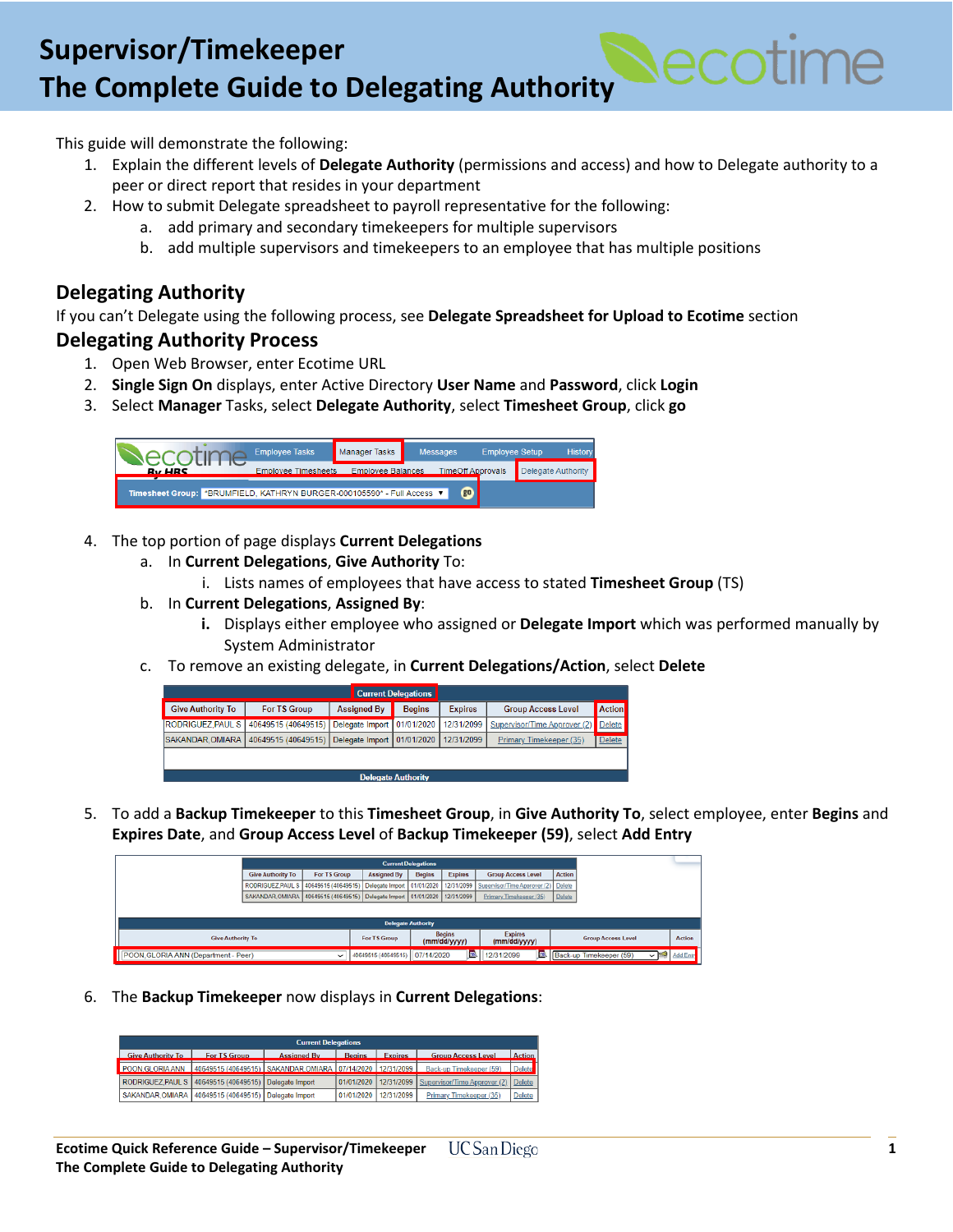# **Create a Position Create a Position Create a Position Create a Position Create a Position Create a Position Create a Position Create a Position Create a Position Create a Position Create a Position Create a Position Creat The Complete Guide to Delegating Authority**

- 7. Definitions of **Group Access Level**:
	- a. **Supervisor/Time Approver (2)**: Perform all Manager actions including **Time Approval**
	- b. **No Access**: Not used at this time
	- c. **Primary Timekeeper (35)**: Perform all Manager actions
	- d. **Backup Timekeeper (59)**: Perform all Manager actions

## **Submitting Delegate Spreadsheet to Payroll for Upload to Ecotime**

- 1. Who you wish to delegate authority to, may not be available to you
	- a. For example: Department number 444 is ITS, and the HR Generalist that serves ITS employees is in Department 121 therefore, she/he wouldn't be able to see employees who she/he supports in 444
- 2. Download **Ecotime Delegate Import Form** at [Payroll Forms](https://blink.ucsd.edu/sponsor/BFS/divisions/payroll/forms.html) to:
	- a. View **Timesheet Groups** not in your department
	- b. Add additional **Primary** or **Backup Timekeepers** to a **Timesheet Group**
	- c. Add multiple supervisors (up to 2) to one employee, additional supervisors will be added as delegates
- 3. Complete **Delegate** spreadsheet given examples as outlined in Step #10
- 4. Use this naming convention when saving the **Delegate** spreadsheet as a .csv file: lastname\_department.csv
- 5. **Submit a ticket -** <https://support.ucsd.edu/path> **-** attaching the **Delegate** spreadsheet
- 6. The payroll designee will upload the information provided to Ecotime which will update the delegations
- 7. The payroll designee will not be checking your data entry, please confirm your entries are accurate
- 8. All entries on the Delegation spreadsheet require the **UCPath Employee ID**
- 9. In Ecotime, the **UCPath Employee ID**, is located on **Manager Tasks/Employee Timesheets** next to name

(000852709<mark>/10363851</mark>

- 10. The Delegate spreadsheet screenshot displays the columns with explanation, enter data described below:
	- a. **Supervisor Employee ID**: enter the **Supervisor UCPath Employee ID**, what you enter in **Column A** will grant access to delegate(s) entered in **Column B**
		- This will automatically include all the employees assigned to this **Supervisor Timesheet Group**
	- b. **Delegate ID**: enter the **Timekeeper UCPath Employee ID**, you can add more than one Timekeeper in this column, designating either **Primary** or **Secondary** in **Column C**
	- c. **Group Level**: in the row for the **Supervisor**, enter level **(2)**, in the **Timekeeper** (delegate) row, enter either **Primary (35)** or **Secondary (59)** code, for each **Delegate ID**
	- d. **EMPL ID**: only required for multiple supervisors' visibility to 1 employee who has multiple positions  $\begin{vmatrix} 1 & 1 \\ 1 & 1 \end{vmatrix}$  In row #7, the backup supervisor UCPath

|                | $\overline{A}$                   | $\overline{R}$  | c                      | Đ                |
|----------------|----------------------------------|-----------------|------------------------|------------------|
|                | SUPERVISOR EMPLOYEE IDELEGATE ID |                 | <b>GROUP LEVEL</b>     | <b>EMPL ID</b>   |
|                |                                  | Timekeeper      |                        | <b>Employee</b>  |
| $\overline{2}$ | Supervisor UCPath id             | <b>UCPathid</b> | <b>Access level</b>    | <b>UCPath id</b> |
| 3              |                                  |                 | $2 = Approval$         |                  |
| $\overline{4}$ |                                  |                 | 35 = Primary Timkeeper |                  |
| 5              |                                  |                 | 59 = Backup Timkeeper  |                  |
| 6              |                                  |                 |                        |                  |
| $\overline{7}$ | 10369895                         | 10302201        | 2                      | 10041742         |
| 8              | 10369895                         | 10402362        | 35                     |                  |
| 9              | 10369895                         | 10402789        | 35                     |                  |
| 10             | 10369895                         | 10423231        | 59                     |                  |
| π              | тогдиеровт                       | 10402709        | z                      |                  |
| 12             | 10419861                         | 10423231        | 35                     |                  |
| 13             | 10419861                         | 10412312        | 35                     |                  |
| 14             | 10419861                         | 10402362        | 59                     |                  |
| 15             |                                  |                 |                        |                  |
| 16             |                                  |                 |                        |                  |
| 17             |                                  |                 |                        |                  |

- **Employee ID** (10302201) will only have visibility and approval permissions to **UCPath Employee ID** (10041742), not the rest of the supervisor **UCPath Employee ID** (10369895) direct reports
- When employee has more than 2 positions/supervisors, those additional supervisors will be assigned as a delegate
- In rows #8-10, the **UCPath Employee ID**'s (10402362, 10402789, 10423231) timekeepers listed in **column B**, will have visibility to all employees reporting to supervisor **UCPath Employee ID** (10369895)